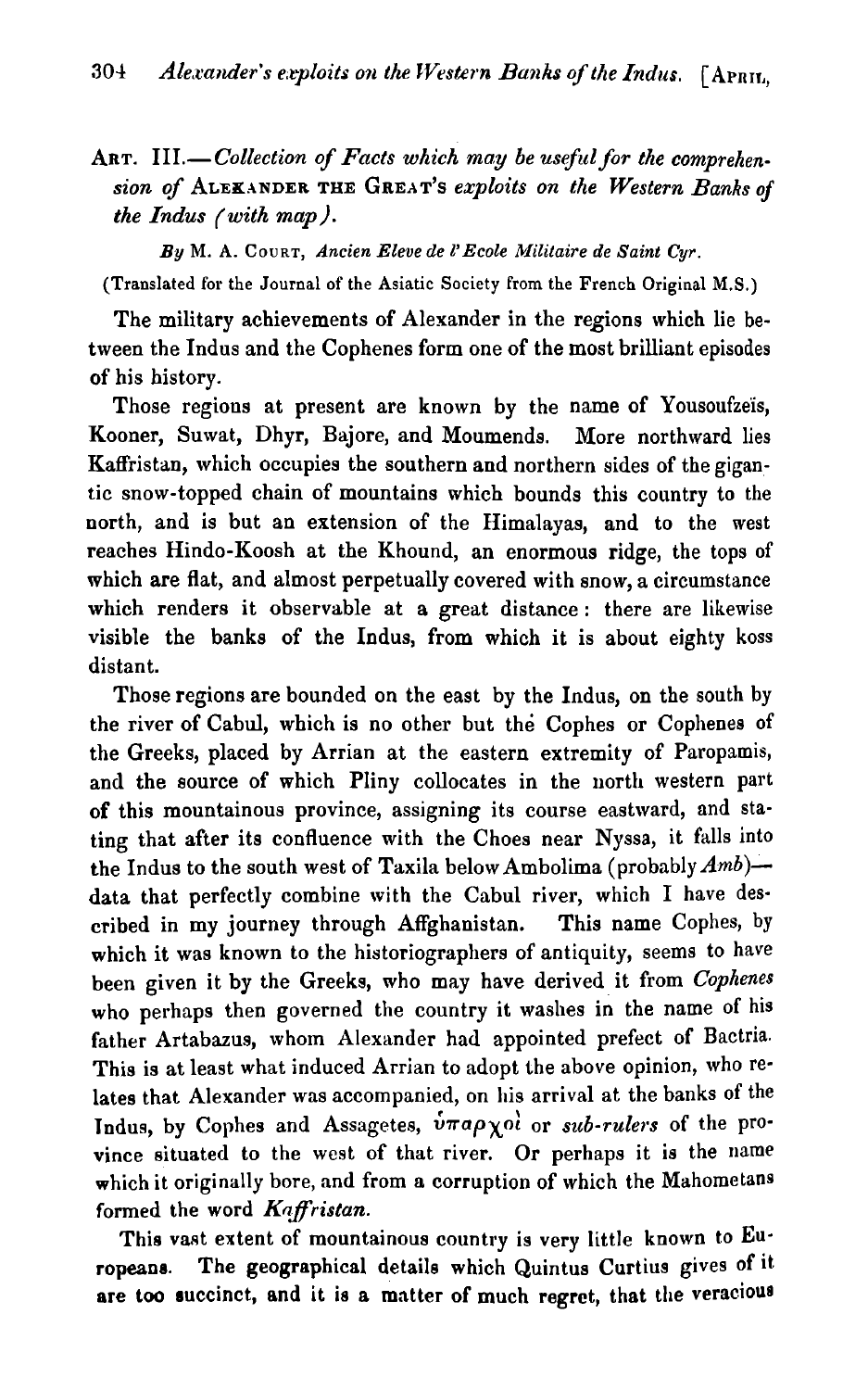Arrian has been incomparably dry, when treating this subject. Add to this the disastrous conquests of the Mahometans, who spread throughout trouble and confusion, besides the custom that prevailed, wherever the Greeks of Alexander's army were to be found, of changing the names of the places which they traversed, and we must unavoidably conclude that it is no easy task for a traveller to discern true from false.

Among the Oriental works (that treat on this subject) we have only the commentaries of Baberch on which we can rely for exact information. Tlie few modern travellers extant are vague and uncertain. Those regions would procure for any European who would survey them, the glory of throwing a brilliant light on Alexander's march, and of enriching science with hitherto unknown facts relative to the Bactrians ; in as much as they are overspread with ruins, cupolas, and inscriptions, all referring to those conquerors, and attributed by their actual inhabitants to the Caffrans. They are alluded to by the Chinese Religious, who traversed those countries in the commencement of the 7th century of our era, and whose manuscript exists in the Oriental Library of France. But whatever European may undertake a similar journey, must expect to encounter numberless dangers, and almost insurmountable obstacles from the barbarity of the tribes who inhabit them, and above all from the jealousy of the chiefs, who, naturally suspicious, are always inclined to form sinister judgments of the projects of any stranger who travels through their district. This was the lot of Dr. Henderson, who desirous of crossing those regions to repair to Badakchan, although he was disguised as a fakeer, and had a perfect knowledge of Persian, was seized, stripped, and beaten, for having put his foot in Suwat, and was compelled to return to Peshawur, where I had the good fortune to attend him. Subsequently I myself having become intimate with the chiefs of those regions, had cherished some hope of being enabled personally to explore them ; but unfortunately the rank I hold in the army of the Maharajah of Lahore occasioned them so much terror, that they imagined that my researches, far from being actuated by curiosity and an interest for science, were only directed to explore the country, so as to facilitate its conquest by Runjeet Sing. I was thus constrained by their earnest remonstrances to abandon my intention of undertaking such a journey, and to content myself with having recourse to the people of Peshawur to survey secretly the country, so as to acquire some knowledge of its geography.

The items which I have had here transcribed in Persian were collected by them, and **I** only give them publicity in order to **fix** the attention of the geographers and archaeologists who may happen to come hither after me, and to facilitate thereby the combination of modern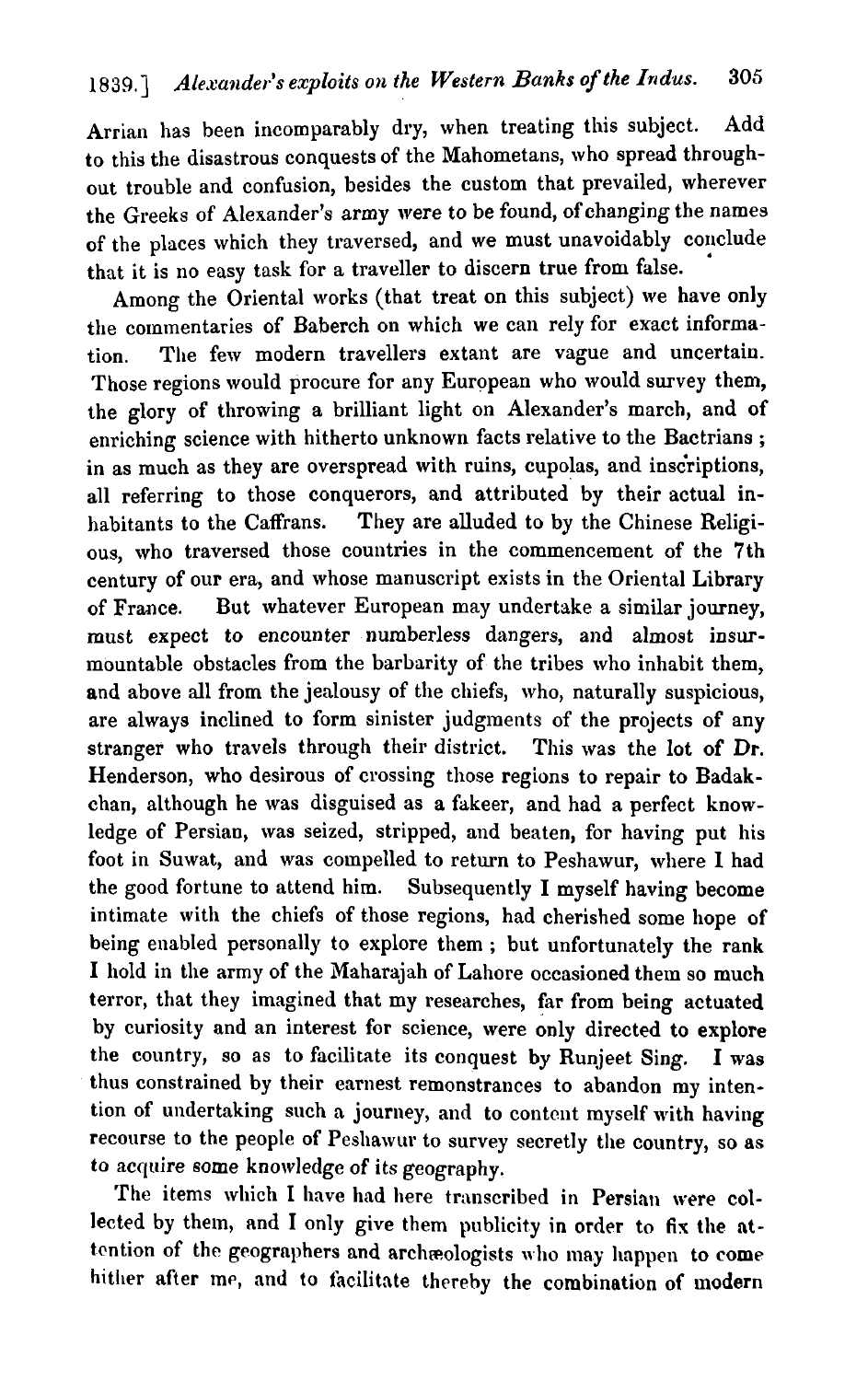with ancient geography. I may possibly avail myself of these materials hereafter, to furnish a complement to my conjectures on Alexander's marches through Bactria.

The country which I am about to describe, is intersected by three principal rivers, viz. the Khonar, the Pendjecooré, and the Suwat.

The first directs its course S. S. W. along the southern side of the snowy chain above alluded to, dividing Caffristan from the cantons **of**  Bajore and Dhyr, and after rolling its impetuous waters through a bed strewn with rocks, wherein it would be difficult to meet any sand, it falls into the Cabul river, almost opposite the city of Jellalabad. I know not where it rises ; some place its source in Cachgar, which it intersects. The proximity of the snowy chain, and the direction of the river's course, denote that it must necessarily have more than one influx. During the liquefaction of the snow it acquires so great a volume of water that it cannot be crossed but on rafts. This river, as I have stated in my memoirs, is denominated  $Sind$  by the Kaffrees who inhabit its banks, and  $Khonar$  by the Affghans, a name borrowed from a town that is the capital of a canton or district situated on its western bank, between Jellalabad and Bajore. Some travellers improperly give it the name of  $Khameh.*$  This may be possibly the Choes of Arrian, which Alexander coasted on his march to Suastus, to which his troops may have given the name of Choes, a corruption probably of that of Cheva, a canton situated at its confluence with the Cabul river, which may have anciently given its name to this river, as the town of Khonar gave its own. As the Greeks sometimes translated the names of foreign places, and liked to call them by particular ones somehow connected with the traditions they indiscriminately adopted, they may possibly have baptized with the name of Choes one of the rivers of those regions, in memory of the festival of Choes  $(X \nightharpoonup \infty)$  or of the libations which the Athenians celebrated in the month of Anthesterion in honor of Bacchus, and which they also styled  $A\nu\theta \in \hat{\eta}$ *pia.* 

After what Strabo relates, we would be led to suppose that the river in question is his Choaspes, which disembogues, according to him, into the Cophenes.

The Penjecooré rising in Ghilghit, flows between the Khonar and the Suwat: its direction is from north to south. It is called  $Penjecoor\ell$ because it is formed from the union of  $f$ *ive* other rivers, viz. the Tal, the Laori, the Awchiri, the Neag, and the Jindé; the first of which is the most considerable of the five. Besides those influents, it receives<br>\* This river is marked " *Kama R.*" in Tassin's map.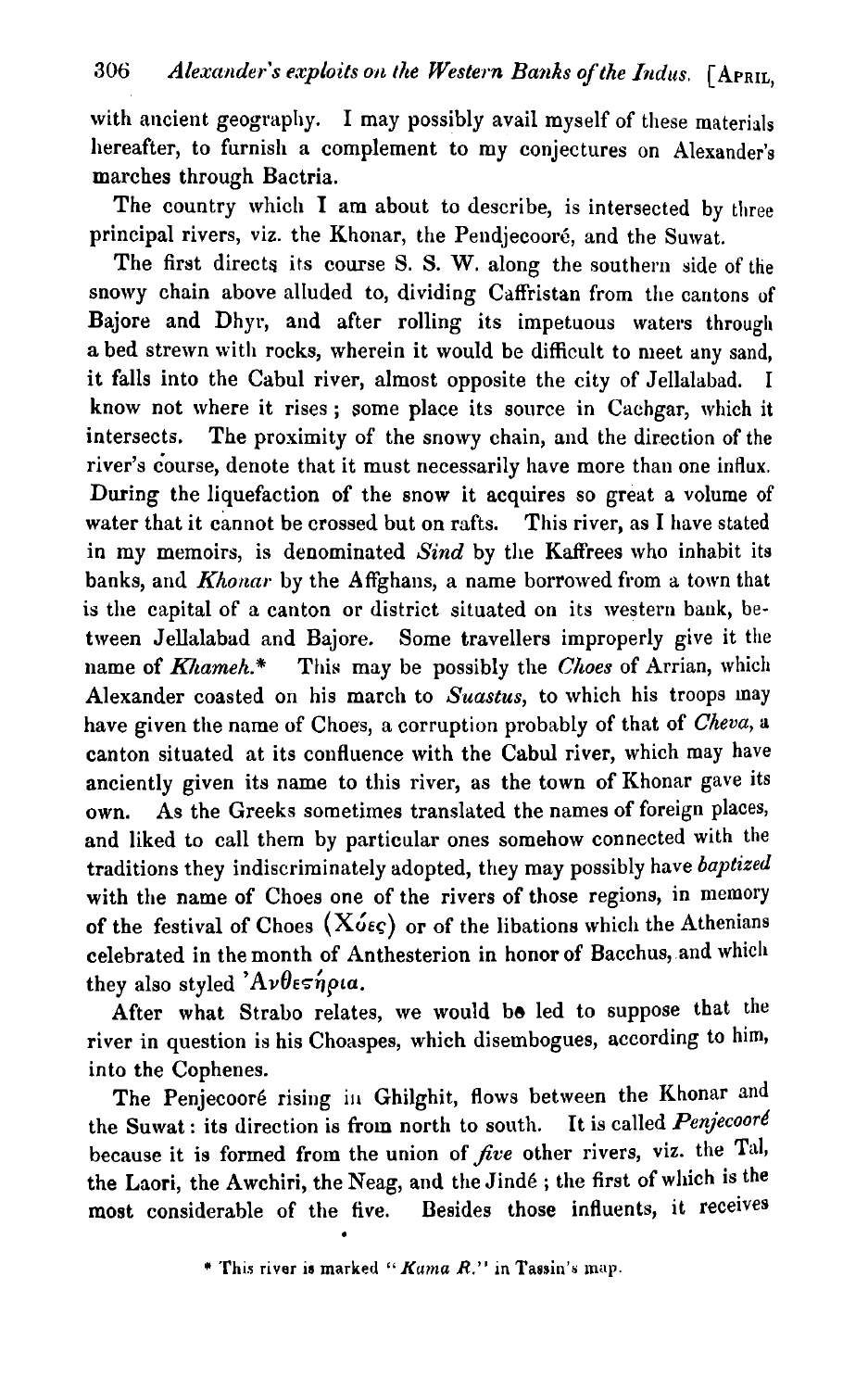several others of inferior note, such as the Berravol and the Caron; the latter intersects the district of Penjecooré between the Awchiri and the Suwat.

The river of Penjecooré is the most considerable in those regions next to that of Cabul ; hence I have to say of this also, that during the liquefaction of the mountain snows it cannot be crossed but with rafts. Without being very deep its current is extremely rapid, and its bed is so sown with rocks and slippery stones, that of ten persons that wade it when its water is low, half are sure to stumble. After leaving Dhyr until its confluence with that of Suwat, it is known by the name of Penjecooré, and thence, until its union with the Cabul river, by that of Suwat.\* I am inclined to think that it is the *Guraus* of the Greeks.

Respecting the Suwat, I am at present unable to speak of it, being occupied at this very moment in getting its source explored. The If Iindoos only know it by the name of *Sihon pedra nadi*. The latter is undoubtedly the *Soobah Vastoo* of the Chinese Religious, and the Suastus of Ptolemy. I would have it here observed, that the Suwat and Penjecooré rivers are frequently confounded with one another by the inhabitants themselves of lower Yousoufzeïs, because they mix their streams before they disembogue into the Cabul river, i.e. the Cophenes. This mistake only takes place below their confluence, which occurs at tlie point of Goozar Mamani, situated six or eight koss from the ruins of Talache, in as much as above it they retain their distinct denominations.

The Suwat is indisputably the *Suastus* of Arrian, on which Alexander sailed after coasting the Choes.

Of a vast number of ruined cities which those regions present to one's view, those that most deserve the attention of geographers and archaeologists are the following  $:$ 

1st. The ruins of *Talache*, situated between the confluence of the Penjecooré and the Suwat. In the midst of these massy and immense ruins exists an enormous cupola, of much more elaborate architecture than other monuments of that description, because it is said to support around its base a number of *basso relievos*.

2nd. The ruins of *Berikoot*, attributed to the Caffre Béri, on the castern side of the Suwat, not far from the city of Manglore, or Mangar, near which is the cupola of Chinguerdar, attributed to Abou-Padsha, and equally remarkable with that of Talache. A beaten

<sup>\* &</sup>quot; *Lundyc river*" of Tassin. The " *Penjecoord R.*" of M. Court has no representative in Tassin.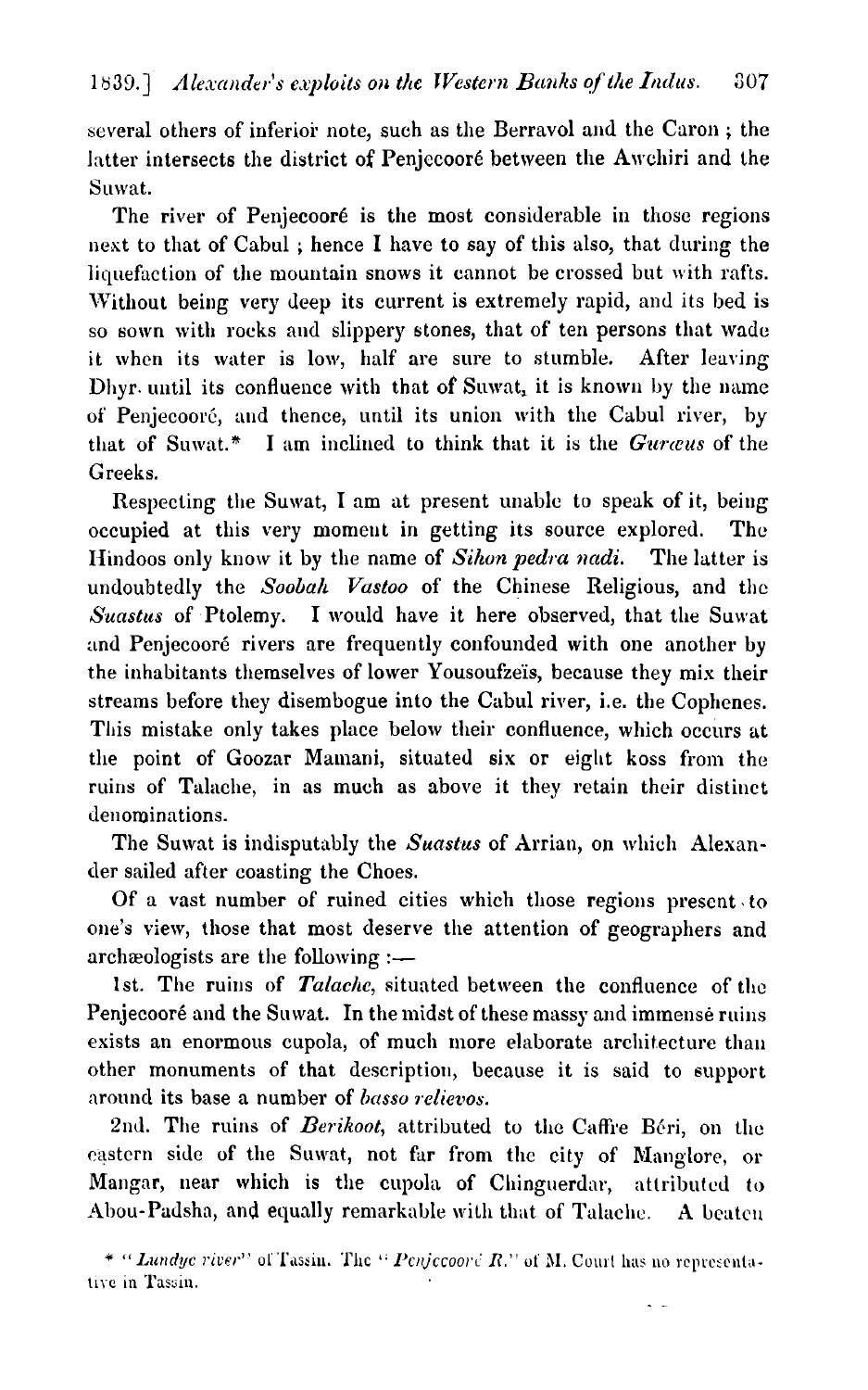track through a rock leads to those ruins which are delineated on the back and top of the mountain. Farther on, on the same grounds, are those of Hira and Badakhel: the latter, being the vastest of all. are assigned to Doomma Padsha.

3rd. The ruins of the city of Aritchend, improperly denominated *Artchend* by the Mahometans. They are observable on a height environed on all quarters by deep ravines. They are eighteen koss north of Peshawur, and six east of Fengui. They are attributed to the Kaffrans, and may possibly be the *Arigæum* of the Greeks, which was razed by them, and whose advantageous position induced Alexander to order Craterus to demolish its walls. To the west of these ruins, and on the western bank of the Suwat and Penjecooré united, lie those of Khound, which reach down to the river.

To the north of Aritchend are the ruins also of Suhout, where the impression of a foot is visible, and those of Digaer, situated on the southern side of mount Malekan. To the south of Aritchend are also observable those of Radjer, or Razor, of Seidabad, and Kalader: they are attributed to the Caffre Farikhi.

4th. We cannot consider with equal attention the ruins of Béhi, attributed to the Rajah Verrat, which according to the inhabitants of the place were the former sojourn of the monarchs of that country. They lie to the north east of the present city of Achtnagar, and are situated on the level of mount Béhli, insulated as it is, in the centre of the immense plain of Yousoufzeïs. There are visible there, it is said, grand traces of massy walls, some basso-reliecos, and the ruins of a subterraneous aqueduct, (which conveyed thither the water of the Penjecoor6) after leaving the ruins of Radjer situated close to Achtnagar. Directing your course thence towards Booner you meet, at twelve koss distance, mount *Mahram* which contains also some ruins, and **may**  probably be the Meros of Arrian, which Alexander ascended with all his army after taking possession of Nyssa, by our geographers supposed to be identical with Achtnagar. But what destroys this probability is, that the district the Macedonians recognised with jubilee is not discoxerable in those parts, and cannot be traced out, but in a more northern latitude beyond the Malekan ridge. I must however here remark, that there are several mountains in those regions called  $Mahram$ , and among the rest one in Bajore, and another at Cashineer close to the city.

5th. The ruins of *Meidan*, where a rather unimportant inscription has been reported to me to exist, merit not to pass unnoticed, in conscquence of their extent and proximity to the Penjecooré. The same must be said of those of Ganchal, situated in the canton of Tal, three days journey north east of Meidan, and twelve koss from Dhyr, as well as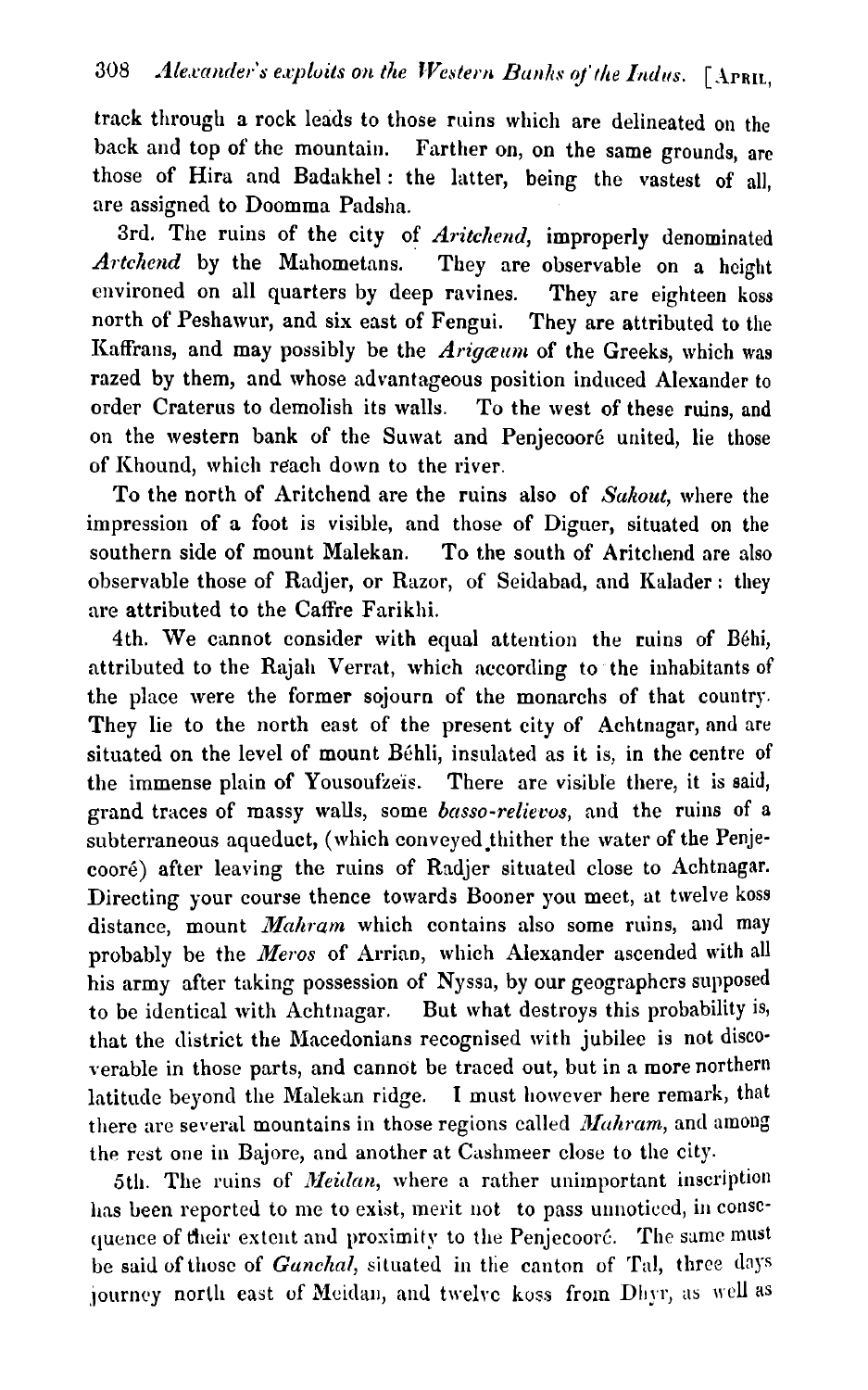from the castle of Soun, observable to the south of the river Awchiri, and containing lend mines in its vicinity.

6th. The ruins of *Doomma*, situated on a very lofty mountain, whence the surrounding country is discernible; those of Dankool are a little further up. Those cities bear the names of the monarchs that founded them. and are situated in the eastern part of the Yousoufzeïs, not far from the Indus.

7th. I shall draw attention in the last place to the ruins that are two koss to the west of the present town of Dhyr, and which are assigned to the Kaffrans, who were dispossessed of them by the Mahometans, when that city was governed by the Caffer Kirkat. These merit that the greatest attention should be paid to them by travellers, in as much as, after the relations of Kazan Khan, chief of Dhyr, and on account of the combination of the latter name with the *Dyrta* of Arrian, I have scarcely any doubt on my mind that this is the city which Alexander passed, when he was pursuing thc brother of Assacanus, and wllence he set out for the Indus. If my opinion could be borne out, with such a cue it would be extremely practicable to determine the true positions of Ora, Bazira, Massaga, and other places mentioned by the above historian, concerning which I have been unable to obtain any precise information, notwithstanding the thorough researches  $\hat{I}$  have made. Nevertheless I shall observe that the Hindoos of those districts assured me, that a city callecl Massangar, known also by the name of Maskhiné, exists on the southern frontier of Kaffristan, close to Baba Kara, twelve koss from Bajore, and four from mount Mahram, which is in that canton. They also added that the tribe callcd *Assaceais* exists in that country. If such a relation were well-founded, we should discover there the Massaga of the Greeks, the capture of which cost so much blood to Alexander, and the massacre of whose intrepid garrison cast a blemish on the exploits of that conqueror. I am not aware if this Massangar be identical with the one alluded to by Forster, who travelled through Suwat.

I have been similarly assured that there exist in the district of Booner the traces of a town called *Oora*, which has been also denominated *Doora*, and which on account of its proximity to the Indus may probably be the Ora of Arrinn, (although Bazira has not been yct discovered in its vicinity) especially as that river is not known higher up, but by the name of *Ab Sind*, whence it may be conjectured, with some probability, that the country it washes in that part may have been the region of that Abissares, on whom our historians waste so many hypotheses, and who, according to Arrian, sent resources to Ores, when Alexander was besieging that city. Apropos of Abissares, I do not deem it here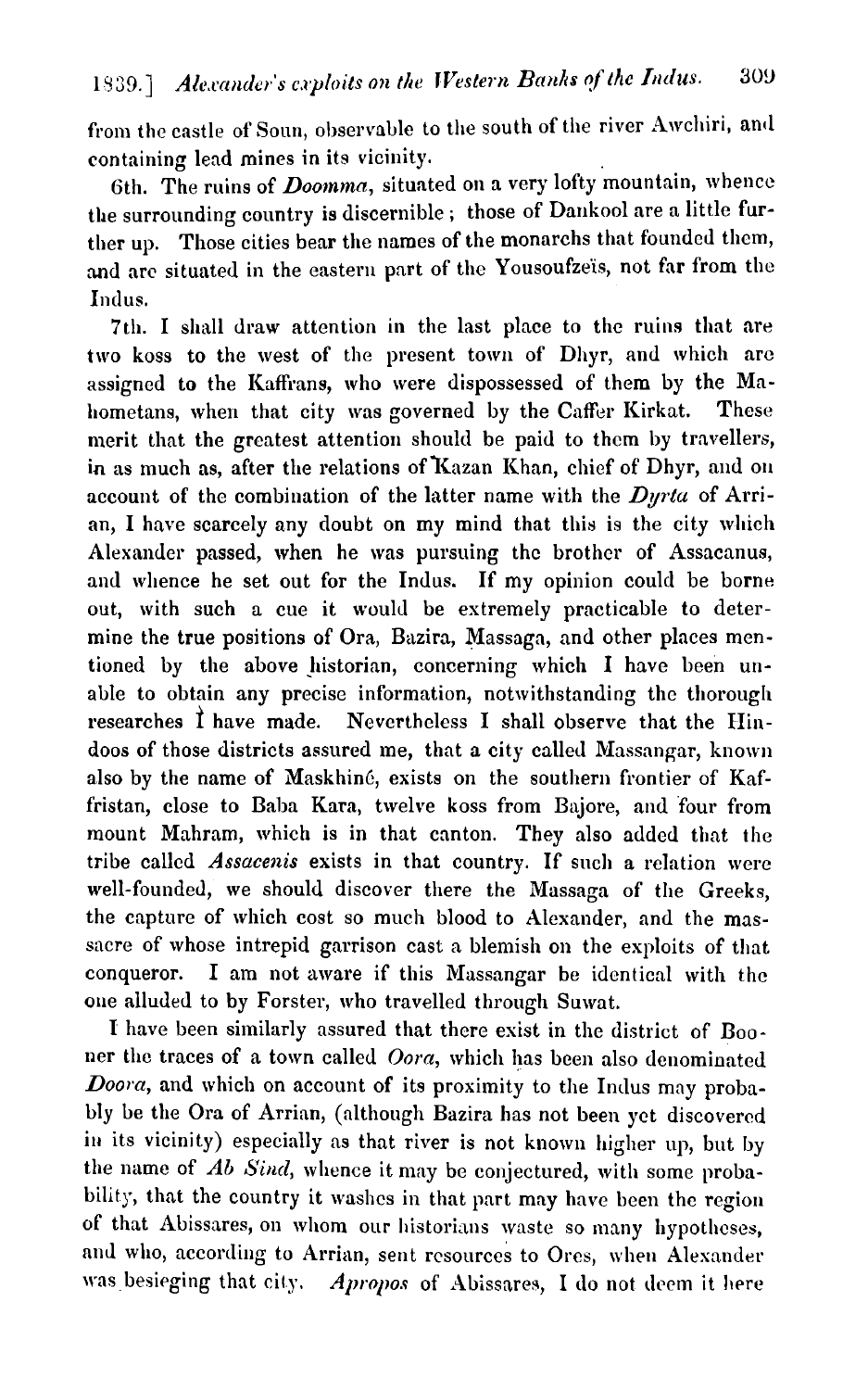superfluous to remark that there is a mountain two days' journey N. of Dhyr, by name Ser-Adkamoos-Ouré, situated on the route leading to Badakchan, a region near which is a place called  $H$ issar. This latter word in Hindee signifies a fortress, whence the present city of Achtnagar is also known by the name of  $H$ *issar*.

I had also had scrupulous researches made concerning the Aornos, but with similar mal-success. Alluding to this rock,  $\tilde{I}$  have already observed in my journey through Affghanistan that a similar mount presents itself (with all the peculiarities described by Arrian) in the canton of *Naoghi*, near Bajore, where the vestiges also exist of a city named Ambar, which is probably the Ambolima of Ptolemy, placed by him on the lower branch of the Choes or Cophenes.

The persons I commissioned to explore the country about Dhyr reported to me, that in the canton of Laori, near that of Dhyr, there exists a mountain corresponding in all its particulars with the Aornos. Others have assured me that there is a similar one in the canton of Booner, a region, like all the rest of Yousoufze'is, interspersed with insulated mountains, whither the inhabitants take refuge in case of imminent danger, and which, considering the proximity of the city of **Amb,**  capital of a canton situated on the Indus, renders such an opinion snfficiently probable. I must also subjoin, that beyond the territory Mola Goori, situated below the confluence of the Penjecooré and the Suwat, to the west of both those rivers united, a mountain is observable called *S'nktta,* and also named Azarno, which on account of its insulated position and elevated form, resembling a flattened or headless cone, may be easily taken for the Aornos. This mount is quite perceptible from Peshawur, behind the defile of Fengui, as its summits far surpass the Maleknn ridge. I shall also observe that on mount Guendeguer, to the N. **E.** of Azerou, places situated to the east of the Indus, there is the fort of Serikoot, a name bearing a striking resemblance to that of Sisicotte, to which Alexander confided the garrison of Aornos. The former is a renowned stronghold of those regions, having cost the Sciks a great deal of blood, and being the place whither the inhabitants of the surrounding countrics resort for shelter in cases of peculiar peril.

After surmises of this sort, we must infer that it is extremely difficult to know which opinion to embrace, especially as the ancient historians themselves are not agreed on this important point, which<br>constitutes one of the most brilliant of Alexander's exploits. Arrian constitutes one of the most brilliant of Alexander's exploits. collocates Aornos near Bazira; Strabo towards the sources of the Indus; and Quintus Curtius on the banks of that river. With reference to the latter opinion, I would observe, that a rock exists opposite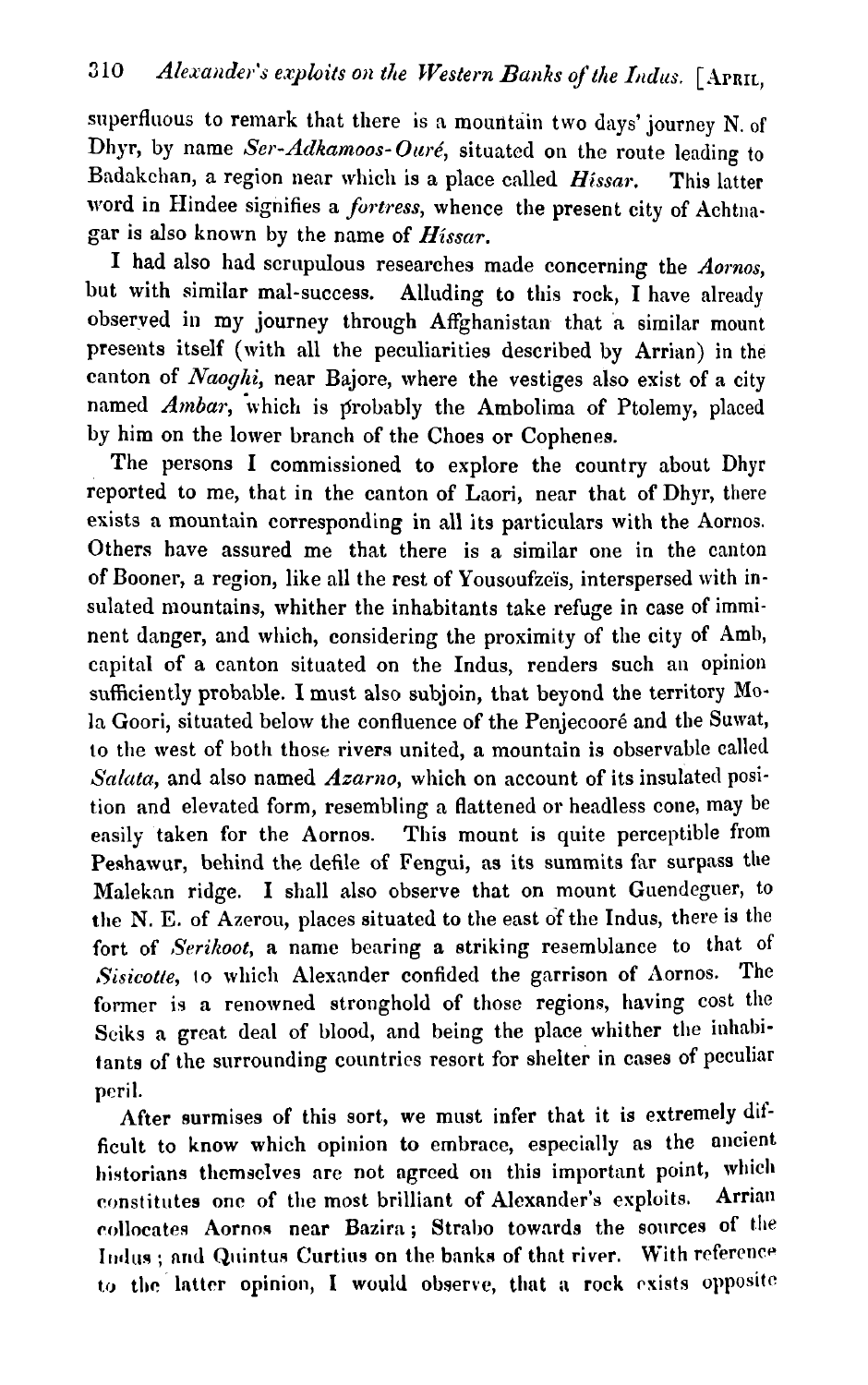Attok, with all the peculiarities described by him, on a mountain that is topped by a castle, attributed to Rajalr Hody. It cannot be ascended but on the side of the Indus, by a steep passage hewn through the rock, and enclosed by two walls of defence, running up zig-zag according to the protuberances of the mount. The space immured by those walls is filled with ruins of habitations gradually rising from the brink of the river up to the castle. Those works are all entire, and have the appearance of great antiquity. The three heights whereon Alexander sacrificed to the gods still exist, but I must avow that no arable ground or spring can be discovered. There are only two reservoirs built' by the vizier of Zamenchah. The heights are at present occupied by small forts defended by the *Mazbis,* an Indian sect in the service of the Maharajah of Lahore.

Of the great number of cupolas existing in those regions I shall distinguish the following  $:=$ 

1st. That of Talache, which I have already alluded to, and the five or sis others that are discoverable not far from those ruins, in the defile that leads from the Suwat to the Penjecooré.

2nd. That of Chinguerdar, situated between the ruins of Berikoot and the town of Manglore. Another is observable more to the southward.

3rd. That of Chnrbng, present capital of Suwat.

4th. Those that exist among the ruins of Sedougan, to the east of Manglore.

5th. Those of Berikoot, situated ncar the village of Xakmira.'

6th. That of Charkootlia, fifteen koss to the east of Aritchend, as well as that near the ruins of Seidabad. The latter is as large as that of Chinguerdar.

7th. That of Sepel-banda, near the village of Khari, and **as** large as that of Chinguerdar.

8th, Those of Heniapoor, one of which is near the village of Fooraseuk, and the other under mount Jaffer.

9th. That near Sonigheran.

10th. The two existing on the ruins situated at the foot of mount Sookker, near the village of Riga.

11th. Those in the villages of Fakttahind and Caboolgheram.

12th. Those, in fine, of Chammely, situated on the top of a mountain.

All those massy cupolas which I am describing, are in the Yousoufzeïs territories, by which is meant all the territory comprised between the Indus and Penjecooré, from the snowy chain to the lower branch of the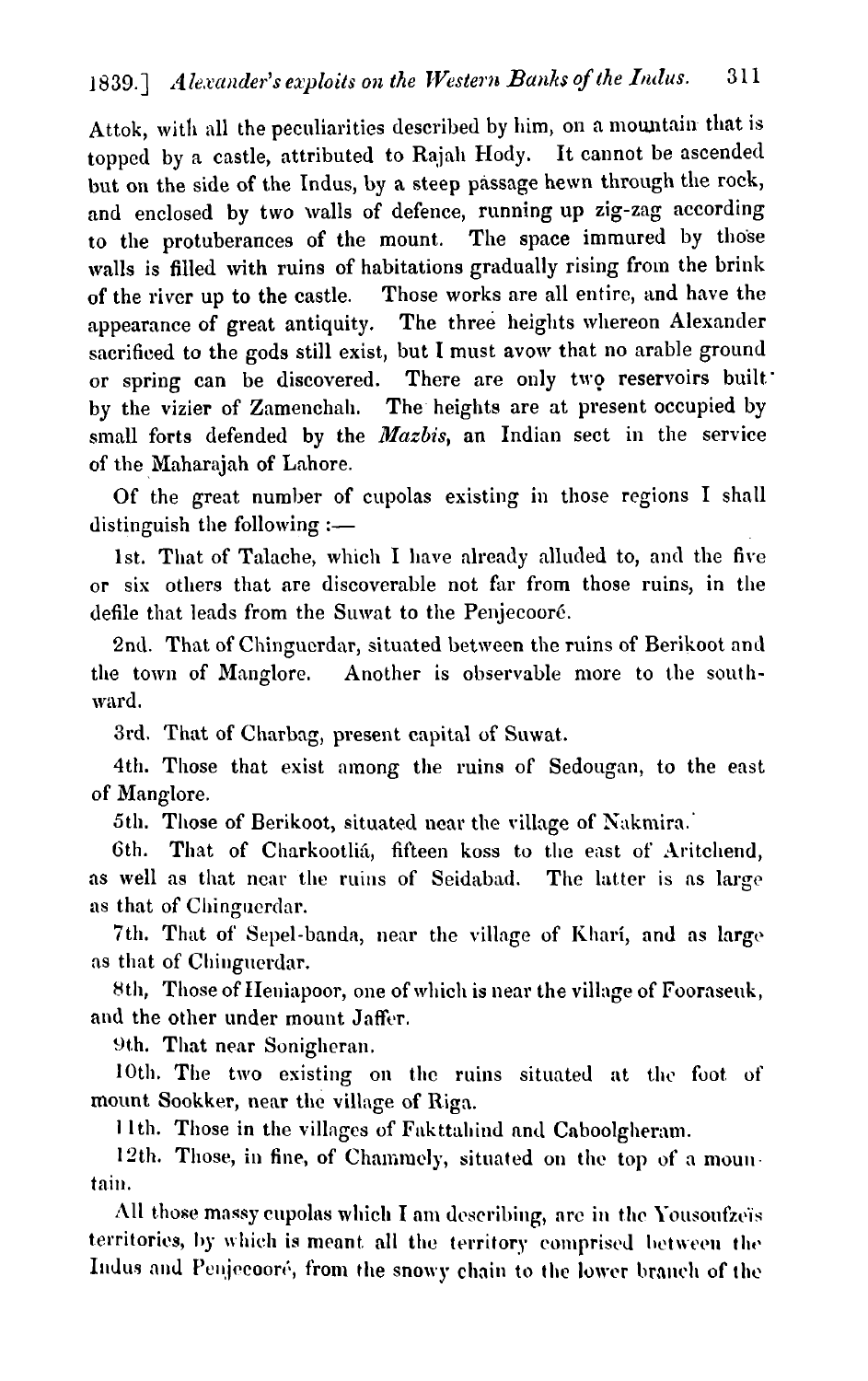Cabul river, viz. the Cophenes, and which includes Yousoufzeïs proper. Booner, upper and lower Suwat, Penjecooré, and the dependencies of Dhyr.

Remarkable places being points that may serve for comparative  $q_{0}$ . graphy, as well as rivers and mountains, I shall select the following for  $observation :=$ 

1st. The cave Cashmeer Ghar, situated in the territory of the Baboozeis, on a mountain which cannot be ascended but by a steep passage, hewn in a great measure out of the rock. This place is also called Pellev, and is sixteen koss from the town of Soukhor. The cave is said to be of an immeasurable depth, and to have so large an aperture, that it is impossible to discern the direction by casting in a stone. As both sides of the entrance are of solid masonry, and the front is encumbered with enormous cut stones, one would imagine that it is one of the subterraneous temples attributed to the Pandoovans, or to the Caffers. At present it is a place of shelter for myriads of wood-pigcons. **Quite** close to it are visible the traces of a town or castle, whence idols are sometimes dug up; a basin also is observable there continually supplied with water. I had been assured that an inscription was discoverable, but my men could trace out none whatever. I am not aware if this cave bc identical with that of Roostam, to which I have alluded in my description of Yousoufzeis.

2nd. The sandy cave of Dekia, situated at the foot of mount Ghardoom in the district of Dhyr, on which there are the traces of a town.

3rd. The Khial cave, near the ruins of Meidan, in the canton of Bajore.

4th. The vast basin that exists on mount Bikary, to the west of Dhyr, being a place of pilgrimage for the Hindoos, who give out that their *Pir* disappeared on that spot.

5th. The basin situated to the east of Dhyr in the district of Tal, where a fire exists under a cupola maintained from time immemorial, and kept up at present by a Guebrian woman.

6th. Lake Mansoroor in Bajore, situated on a mountain fifteen koss from Bendy Berravol, which is continually supplied with water in consequence of the perpetual snow.

7th. Mount Hilo, situated in Yousoufzeis, by the Mahometans denominated *Hilum Pilum*, and by the Hindoos *Ramtakt*. This place is much frequented by the latter, who perform an annual pilgrimage thither during the month of April, in memory of Rajah Ramtchend. Those IIindoos likewise make the pilgrimage of Chamra, situated near Ootchan, country of the Samoozeis